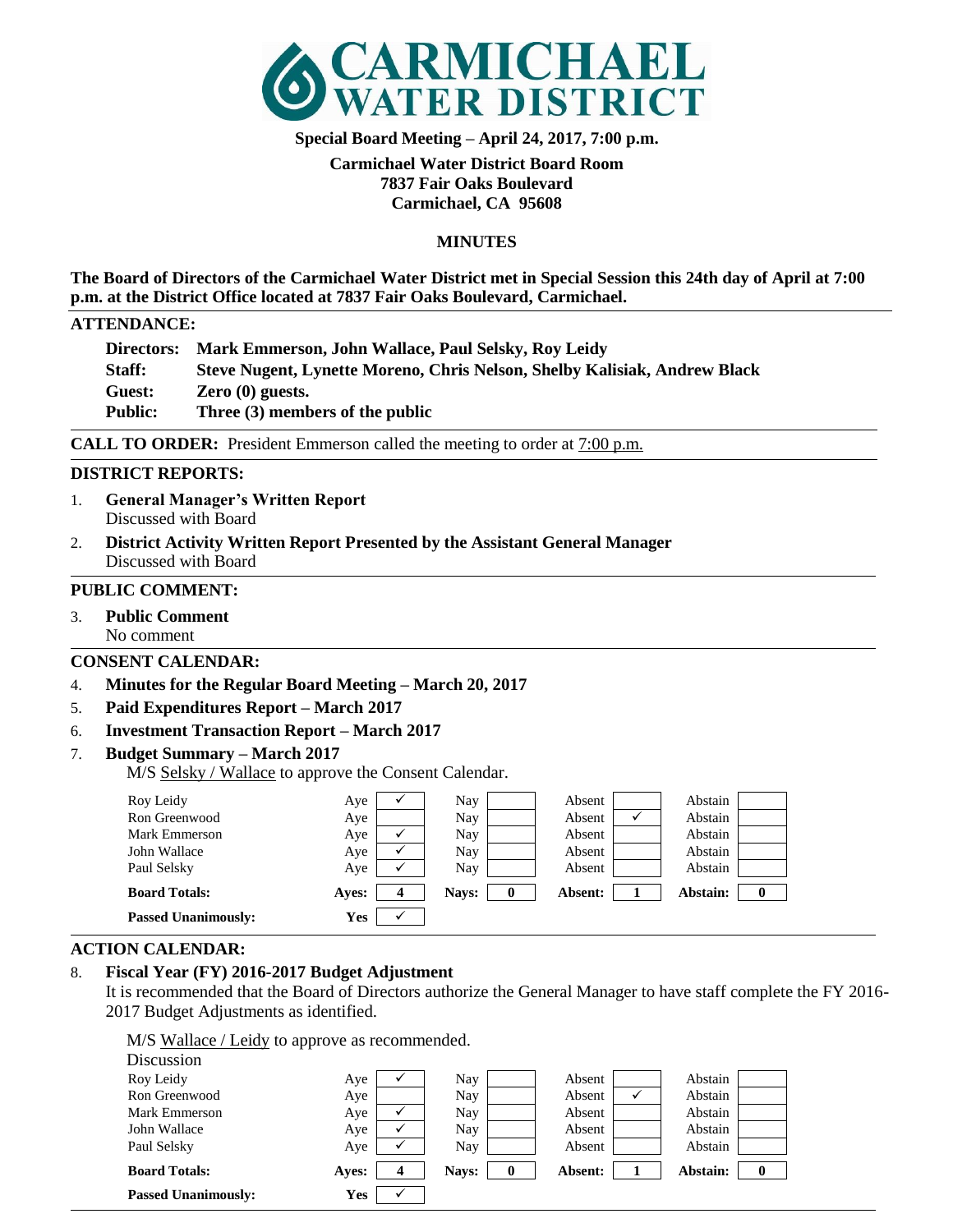## **ACTION CALENDAR CONTINUED:**

### 9. **Restructuring Admin Services Department and Job Classifications**

- Management staff recommends that the Board of Directors approves:
	- a. the FY 2016-2017 addition of the Billing Supervisor position;
	- b. the elimination of the Financial Services Supervisor; and
	- c. adoption of the FY 2016-2017 published salary bands for the list above.

M/S Leidy / Wallace to approve as recommended.

# **Discussion**

| <b>Passed Unanimously:</b> | Yes   |                  |       |         |          |   |
|----------------------------|-------|------------------|-------|---------|----------|---|
| <b>Board Totals:</b>       | Aves: | $\boldsymbol{4}$ | Navs: | Absent: | Abstain: | 0 |
| Paul Selsky                | Aye   |                  | Nay   | Absent  | Abstain  |   |
| John Wallace               | Aye   |                  | Nay   | Absent  | Abstain  |   |
| Mark Emmerson              | Aye   |                  | Nay   | Absent  | Abstain  |   |
| Ron Greenwood              | Aye   |                  | Nay   | Absent  | Abstain  |   |
| Roy Leidy                  | Aye   |                  | Nay   | Absent  | Abstain  |   |

# 10. **Resolution 04242017-1 – A Resolution in Support of California Water Agencies' Policy Statement on Bay-Delta Flow Requirements**

Recognition of Emergency Resolution

M/S Leidy / Emmerson to approve Recognition of Emergency Resolution.

| Roy Leidy                                   | Aye        | ✓ | Nay   |          | Absent  |   | Abstain  |          |  |
|---------------------------------------------|------------|---|-------|----------|---------|---|----------|----------|--|
| Ron Greenwood                               | Aye        |   | Nay   |          | Absent  | ✓ | Abstain  |          |  |
| Mark Emmerson                               | Aye        | ✓ | Nay   |          | Absent  |   | Abstain  |          |  |
| John Wallace                                | Aye        | ✓ | Nay   |          | Absent  |   | Abstain  |          |  |
| Paul Selsky                                 | Aye        | ✓ | Nay   |          | Absent  |   | Abstain  |          |  |
| <b>Board Totals:</b>                        | Ayes:      | 4 | Nays: | $\bf{0}$ | Absent: | 1 | Abstain: | $\bf{0}$ |  |
| <b>Passed Unanimously:</b>                  | <b>Yes</b> |   |       |          |         |   |          |          |  |
| M/S Leidy / Emmerson to approve Resolution. |            |   |       |          |         |   |          |          |  |
| Discussion                                  |            |   |       |          |         |   |          |          |  |
| Roy Leidy                                   | Aye        | ✓ | Nay   |          | Absent  |   | Abstain  |          |  |
| Ron Greenwood                               | Aye        |   | Nay   |          | Absent  | ✓ | Abstain  |          |  |
| Mark Emmerson                               | Aye        | ✓ | Nay   |          | Absent  |   | Abstain  |          |  |
| John Wallace                                | Aye        | ✓ | Nay   |          | Absent  |   | Abstain  |          |  |
| Paul Selsky                                 | Aye        | ✓ | Nay.  |          | Absent  |   | Abstain  |          |  |
| <b>Board Totals:</b>                        | Ayes:      | 4 | Nays: | $\bf{0}$ | Absent: | 1 | Abstain: | $\bf{0}$ |  |
| <b>Passed Unanimously:</b>                  | <b>Yes</b> | ✓ |       |          |         |   |          |          |  |

## **STAFF REPORTS/INFORMATION:**

- 11. **FY 2017-2018 Draft Budget** Discussed with Board
- 12. **Association Memberships** Discussed with Board
- 13. **Memo Regarding Executive Order B-37-16 Implementation Making Water Conservation a California Way of Life**

Discussed with Board

## 14. **Director's Expense Reimbursement Summary for March**

## **GENERAL CORRESPONDENCE/INFORMATION:**

- 15. **Regional Water Authority Drought Contingency Plan and Regional Water Reliability Plan Joint Meeting** Discussed with Board
- 16. **Executive Order B-40-17**
- 17. **Water Forum Monthly Runoff and Allocation Report April 2017**
- 18. **News Articles**